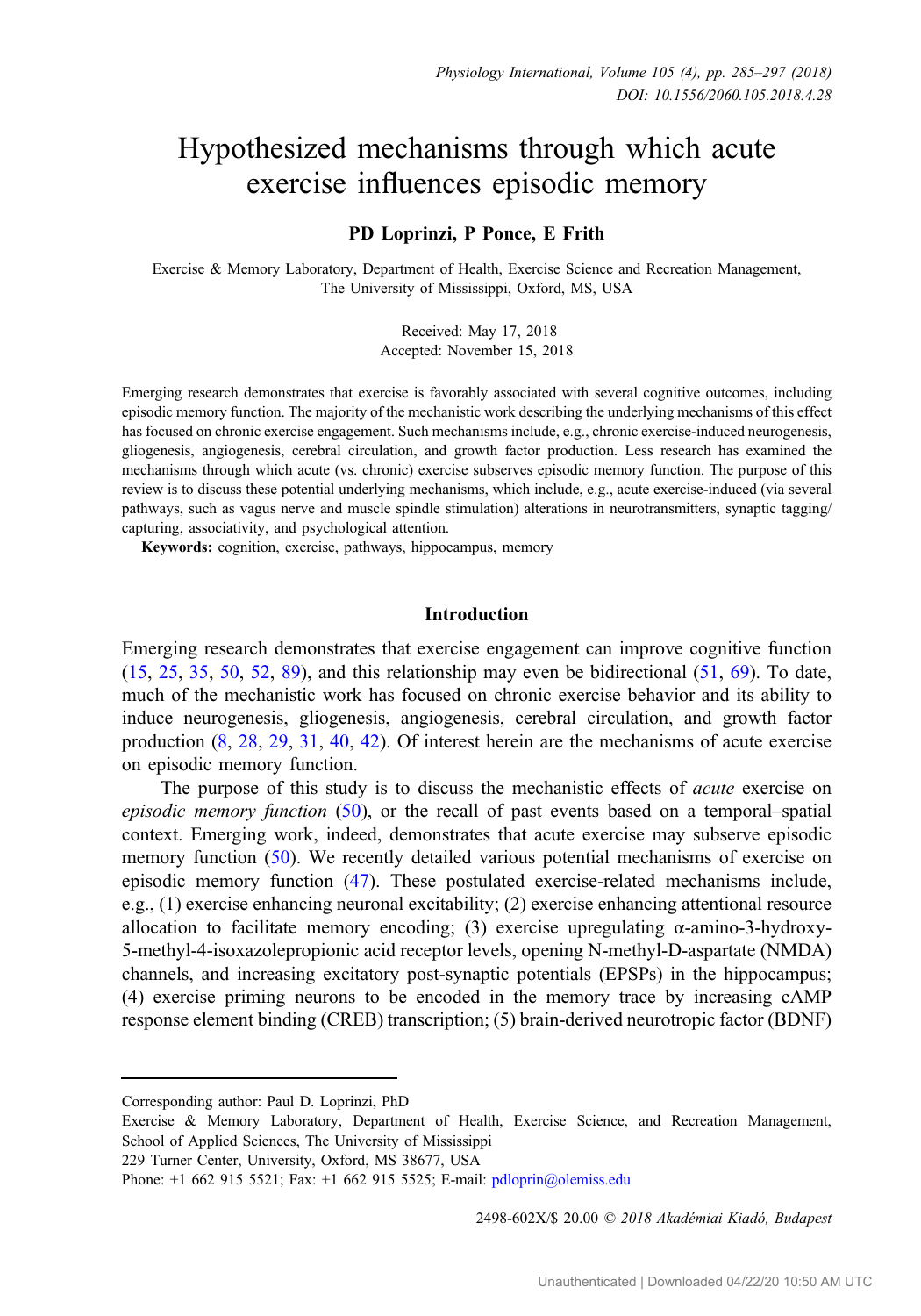expression from exercise; and (6) exercise enhancing dendritic spine growth. Regarding BDNF, recent research highlights the key role of BDNF in potentially mediating the relationship between exercise and memory [\(48](#page-11-0)). For example, exercise-induced increases in BDNF may promote neuronal survival, increase intracellular calcium levels, facilitate transcription factors, and induce mTOR-mediated mRNA translation for memory consolidation [\(48](#page-11-0), [82](#page-12-0)).

#### Muscle Spindle Pathway

The distinction of this present review is the explicit focus on "*acute*" exercise and its unique effects on influencing episodic memory function. The heart of this paper is the effects of acute exercise on long-term potentiation (LTP), or the functional connectivity between neurons. LTP is considered a key mechanism subserving episodic memory function ([38,](#page-10-0) [87](#page-12-0)). We hypothesize that acute exercise induces near immediate effects on neuronal excitability using one of two major pathways. First, contraction of the skeletal muscles will activate the respective muscle spindles, and in turn, generate action potentials that are transmitted by afferent peripheral nerves to the dorsal spinal cord and then to the brain stem (Fig. [1\)](#page-2-0). In the brain stem, activation of the nucleus of the tractus solitaries (NTS) [and by extension, locus coeruleus (LC)] has projections to the prefrontal cortex and basolateral amygdala, both of which are implicated in memory function  $(71, 74)$  $(71, 74)$  $(71, 74)$ . In addition, the LC has direct projections to the dentate gyrus, CA3, and CA1 hippocampal structures  $(32, 60)$  $(32, 60)$  $(32, 60)$ . We assume that these anatomical connections will allow for functional connectivity to occur, but of course, anatomical connections do not always imply that a functional association is going to occur.

## Vagus Nerve Pathway

We hypothesize that another acute exercise-induced hippocampal neuronal pathway involves activation of the vagus nerve (Fig. [2\)](#page-3-0), which may occur from various routes, including activating various tissues (e.g., lungs) or exercise-induced increases in catecholamines (e.g., epinephrine). The vagus nerve is the longest cranial nerve in the body, comprised approximately 80% afferent fibers and 20% efferent fibers ([23\)](#page-10-0). The afferent sensory fibers relay information from various peripheral tissues (e.g., respiratory tract and heart) to the NTS. As noted above, activation of the NTS has projections to the LC, which in turn has a direct connection with the CA1 structure [\(12](#page-9-0), [60](#page-11-0)).

The hippocampal CA1 structure has been extensively studied under the context of hippocampal LTP (Fig. [3\)](#page-4-0) [\(9](#page-9-0)). Figure [3](#page-4-0) demonstrates a brief schematic representation illustrating components of early (E-LTP) and late-phase LTP (L-LTP). For a more thorough discussion, see other reviews [\(47](#page-11-0), [56,](#page-11-0) [67](#page-11-0)). Importantly, in the context of acute exercise, within 10 min after the induction of LTP, outgrowth of new pre- and post-synaptic processes has been observed  $(21, 53, 65)$  $(21, 53, 65)$  $(21, 53, 65)$  $(21, 53, 65)$  $(21, 53, 65)$ . Moreover, even within minutes after LTP, studies have observed increases in spine size [\(55](#page-11-0)), clustering of post-synaptic glutamate receptors [\(81](#page-12-0)), and clustering of pre-synaptic vesicle-associated proteins and colocalizing of pre- and postsynaptic sites  $(5)$  $(5)$ .

Through the vagus nerve, brain stem stimulation can increase various memory-related neurotransmitters in the Cornu Ammonis region, including norepinephrine (NE; coming from the LC), dopamine (DA; coming from the LC, substantia nigra, and ventral tegmental area),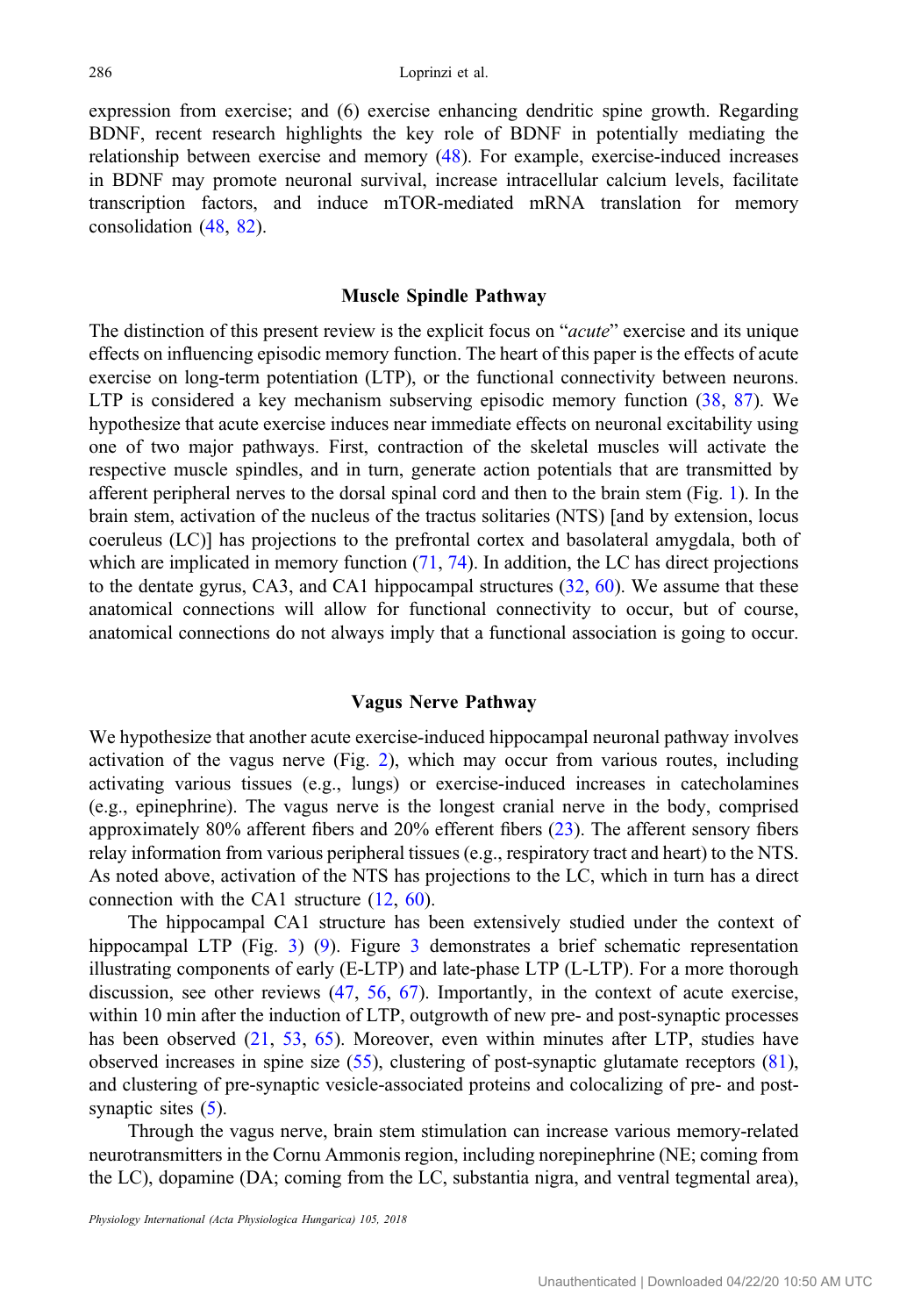<span id="page-2-0"></span>

Fig. 1. Muscle spindle pathway. Contraction of the skeletal muscle activates the muscle spindle, generating an action potential that is transmitted by peripheral nerves to the spinal cord, and then to the brain stem. Then, in the brain stem, activation of the NTS can facilitate production of neurotransmitters in the LC, which has projections to several hippocampal (CA3, CA1, and DG) and non-hippocampal memory-related structures (BLA and PFC). BLA: basolateral complex of the amygdala; DG: dentate gyrus; LC: locus coeruleus; NTS: nucleus tractus solitarius; PGi: nucleus paragigantocellularis; PFC: prefrontal cortex

serotonin (5HT; coming from the raphe nuclei in the brain stem), and acetylcholine (ACh; coming from the medial septal nucleus) (Fig. [4](#page-5-0)).

# Neurotransmitter Mediation

The mechanistic actions of neurotransmitters in influencing the exercise–memory interaction are of great interest ([57,](#page-11-0) [59\)](#page-11-0). Regarding NE, there are three types of metaboreceptors that NE binds to, including β ( $β_1$ ,  $β_2$ , and  $β_3$ ), α1, and α2 ([54\)](#page-11-0). The majority of the research on memory function demonstrates that NE induces LTP through β-receptors. Triggering these receptors activates adenylate cyclase and produces cyclic adenosine monophosphate (cAMP), which, in turn, is associated with CREB protein activation [\(54](#page-11-0)). Furthermore, NE-facilitated β-receptor activation can augment LTP through protein kinase A (PKA) activation [\(93](#page-12-0)).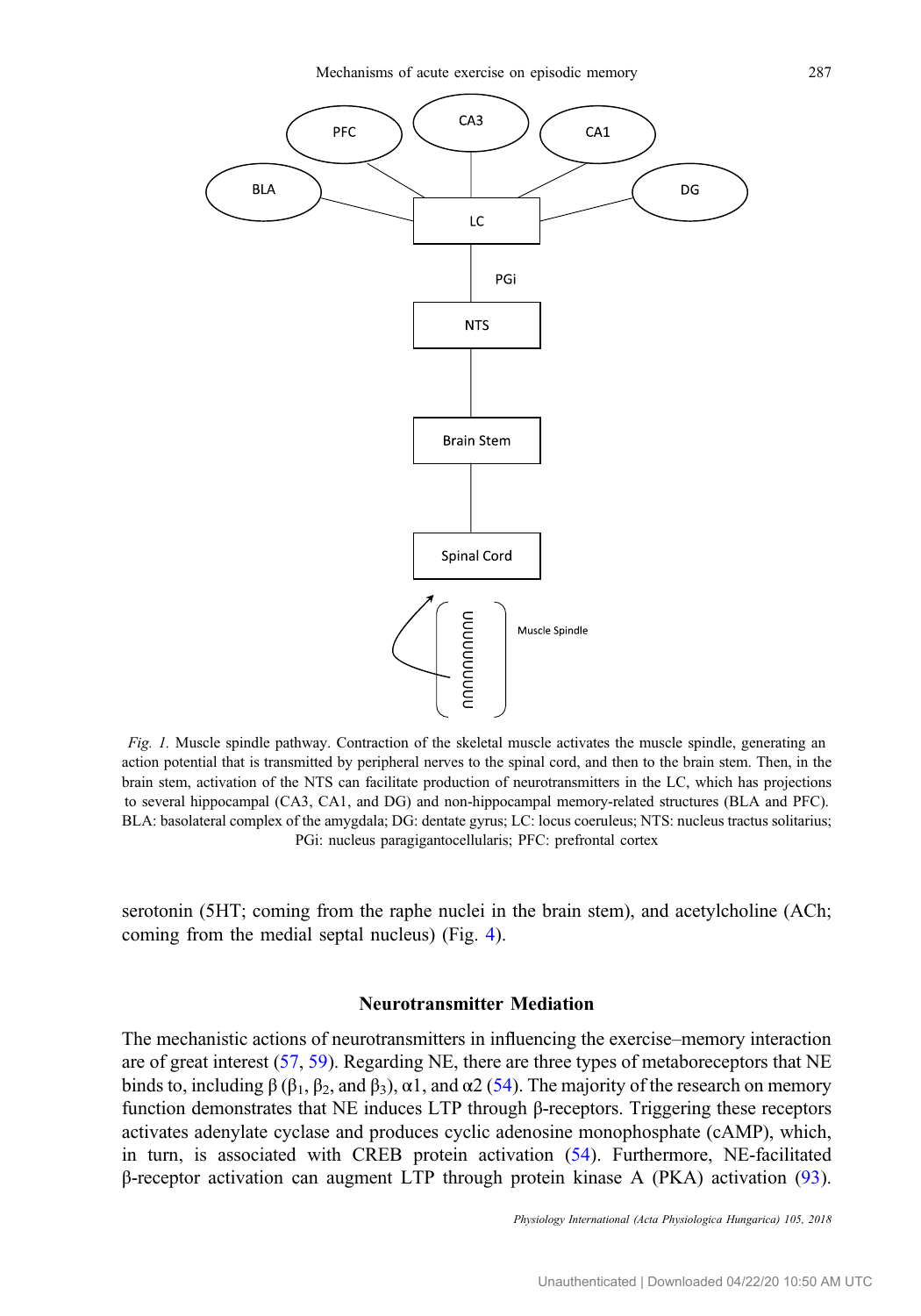<span id="page-3-0"></span>



Specific details on the role of these proteins on LTP have been discussed elsewhere [\(47](#page-11-0)). It is clear that NE plays a critical role in hippocampal LTP [\(33](#page-10-0), [37](#page-10-0), [85\)](#page-12-0), with research providing evidence that exercise can increase NE levels [\(79](#page-12-0), [92](#page-12-0)).

Although inconsistent ([90\)](#page-12-0), some evidence suggests that exercise increases levels of DA [\(86](#page-12-0)). Through D1-like ( $D_1/D_5$ ) DA receptors, sequential activation of adenylate cyclase  $[D_1$  through PKA and  $D_5$  through protein kinase C ([26](#page-10-0))] and cAMP may ensue (DA also binds to inhibitory-type receptors,  $D_2$ ,  $D_3$ , and  $D_4$ ) ([64](#page-11-0)). Furthermore, DA signaling may help mediate memory trace formation [\(63](#page-11-0)) by influencing aspects of LTP [e.g., NMDA phosphorylation via the PKA pathway [\(84](#page-12-0))] [\(70](#page-11-0)), as well as metaplastic control over LTP and long-term depression ([80\)](#page-12-0). DA receptor activation in the CA1 also initiates processes related to the synthesis of plasticity-related proteins (PRPs; discussed later) that may be involved in setting and stabilizing the synaptic tag  $(43, 77)$  $(43, 77)$  $(43, 77)$  $(43, 77)$ . Indeed, in human studies, and in a dosedependent inverted U-shaped pattern, DA has been shown to enhance recollection of neutral memory [\(14](#page-9-0)), highlighting its critical role in synaptic connections and memory consolidation.

5HT may also play a significant role in hippocampal LTP ([61\)](#page-11-0). Moreover, it seems that 5HT release may be stress-specific, with acute exercise stress-triggering augmented 5-HT release (and acting on various receptors, including  $5-HT_{1a}$ ,  $5-HT_{1b}$ ,  $5-HT_{2a}$ ,  $5-HT_{2c}$ ,  $5-HT_{3}$ ,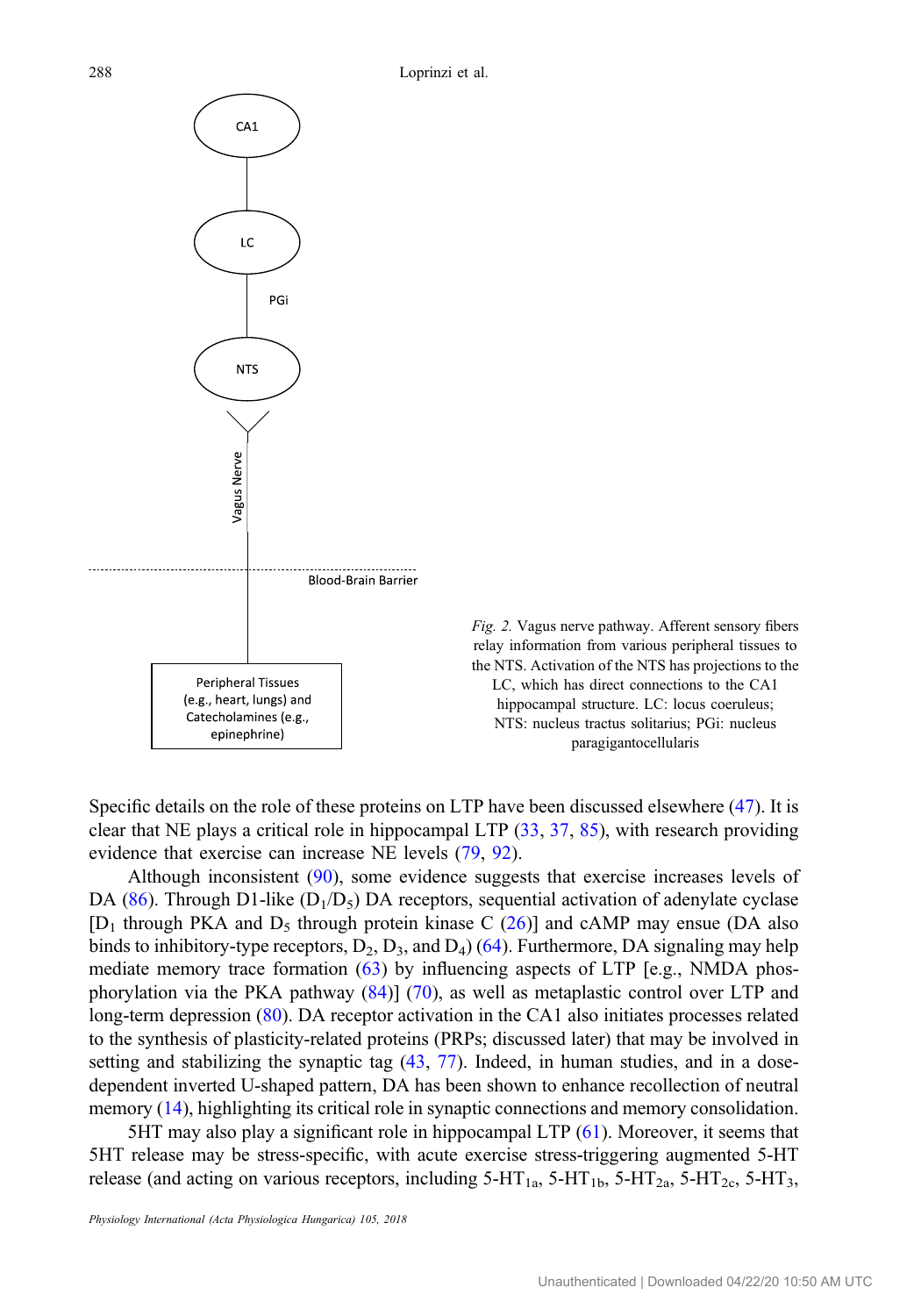<span id="page-4-0"></span>

Fig. 3. Schematic representation of LTP illustrating pre- and post-synaptic changes. Pre-synaptic action potential increases  $Ca^{2+}$  influx, facilitating vesicle docking. Neurotransmitter (e.g., glutamate) binds to AMPA receptor, facilitating Na<sup>+</sup> influx and K<sup>+</sup> efflux, inducing cell depolarization.  $Ca^{2+}$  enters NMDA through electrostatic repulsion, which phosphorylates AMPA receptors through protein kinases. Late-phase LTP involves Ca<sup>2+</sup>-activating pathways that upregulate transcription factors to facilitate synaptic plasticity

5-HT<sub>4</sub>, 5-HT<sub>5</sub>, 5-HT<sub>6</sub>, and 5-HT<sub>7</sub>) and turnover in the amygdala, via rapid consolidation of memories promoted by efficient neural transitions from E-LTP to L-LTP [\(2](#page-9-0)). Activation of the Gαs-coupled receptor leads to the stimulation of adenylate cyclase, elevating cAMP, and in turn, activating PKA [\(10](#page-9-0)). This phosphorylating enzyme can then activate CREB-modifying gene expression. Indeed, recent work demonstrates that exercise can increase 5-HT levels, which may mediate memory enhancement effects [\(68](#page-11-0)).

In addition to the aforementioned neurotransmitters (NE, DA, and 5HT), ACh also plays an important role in hippocampal-dependent learning and memory ([34\)](#page-10-0). Acting on muscarinic cholinergic receptors (ACh also binds to nicotinic receptors), increases in ACh have been shown to enhance hippocampal CA1 LTP ([66\)](#page-11-0), with this effect being greatest during walking, as opposed to other behavioral scenarios (awake-immobility, slow-wave sleep, and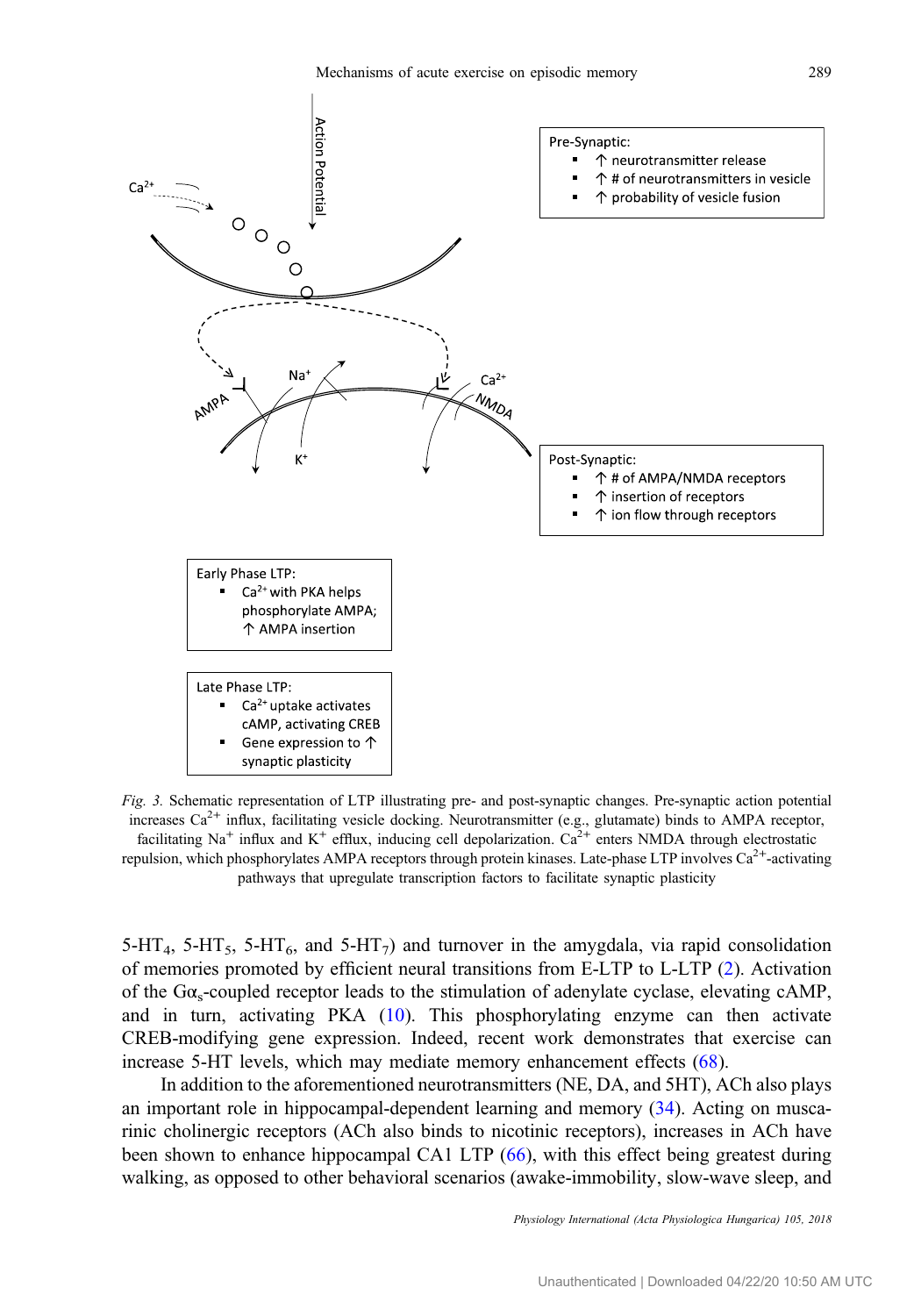<span id="page-5-0"></span>

Fig. 4. Neurotransmitter mediation of hippocampal CA1, illustrating potential mechanisms through which these neurotransmitters influence CA1 LTP. 5HT: serotonin; ACh: acetylcholine; DA: dopamine; LC: locus coeruleus; MSN: medial septal nucleus; NE: norepinephrine; RN: raphe nuclei; SN: substantia nigra; VTA: ventral tegmental area

rapid eye movement sleep)  $(44)$  $(44)$ . Mechanisms of this effect may be a result of blockage of K<sup>+</sup>mediated conductances and enhancement of NMDA receptor currents ([44\)](#page-10-0). Recent work also demonstrates that exercise may increase ACh levels, potentially mediating improvements in memory function  $(18)$  $(18)$ .

Thus, acute exercise may induce hippocampal neuronal excitability via afferent muscle spindle activation (Fig. [1\)](#page-2-0) as well as from vagus nerve stimulation arising from afferent inputs in the lungs and heart (Fig. [2\)](#page-3-0). This, in turn, induces various neurotransmitters (NE, DA, 5HT, and ACh) in the CA1 structure (Fig. 4), facilitating LTP (Fig. [3\)](#page-4-0), or the continuous release of neurotransmitters to sustain EPSP. We believe that these sustained EPSPs constitute a critical mechanism through which acute exercise may influence episodic memory function.

## Synaptic Tagging and Capturing

In addition to these potential acute exercise-memory mechanisms (Figs  $1-4$  $1-4$ ), we also hypothesize that acute exercise may facilitate episodic memory through synaptic tagging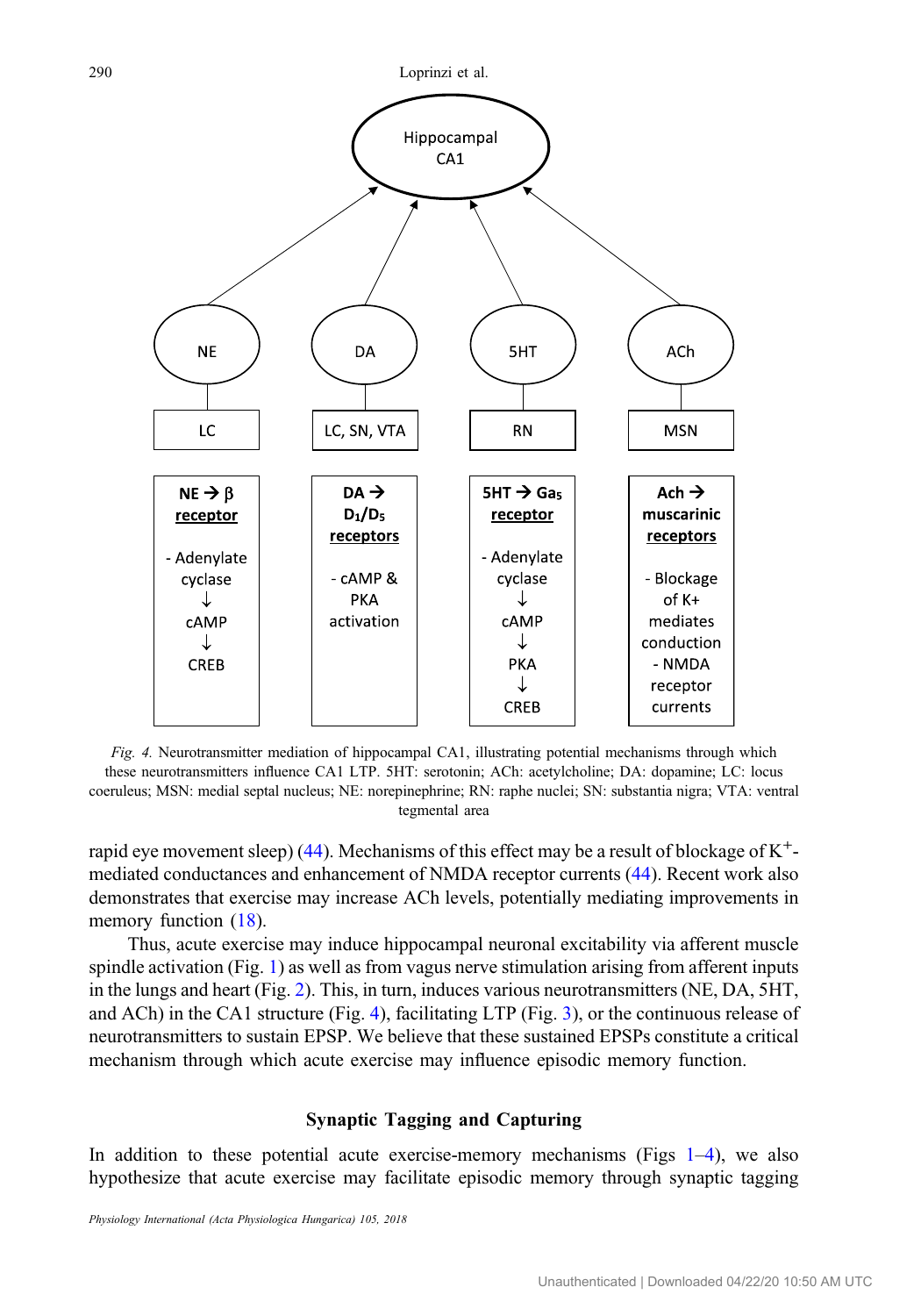<span id="page-6-0"></span>

Fig. 5. Synaptic tagging and capturing. The exercise stimulus triggers plasticity-related proteins (PRPs) that tag another synapse, captured by the memory stimuli. This helps facilitate long-term potentiation (LTP) at the memory synapse. CREB: cAMP response element binding



Fig. 6. Schematic representation of associativity effects. The acute bout of exercise may induce a high action potential. This increased accumulation of sodium and calcium ions may leak over and induce potentiation of the memory trace, facilitating long-term potentiation (LTP) of the pre-synaptic–post-synaptic memory stimulus neuron. Relatedly, this action potential may induce a dendritic spike (neural backpropagation), facilitating depolarization of the synapse of the memory stimulus, ultimately priming NMDA-mechanisms to facilitate LTP

(Fig. 5) and associativity effects (Fig. 6) [\(7\)](#page-8-0). The concept of synaptic tagging and capture and its influence on LTP were introduced by Frey and Morris [\(24](#page-10-0)). Traditionally, behavioral tagging refers to the conversion of a short-term weak memory to a stable long-term memory because of its proximity to a strong memory. A short-term memory, triggered by E-LTP-inducing synaptic inputs, can be stabilized by a stronger memory trigger. Specifically, the stronger memory triggers PRPs that can help to rescue the weaker memory. The PRPs, produced via CREB mechanisms, travel from the cell body of one neuron to other synapses, facilitating LTP at that synapse. We hypothesize that exercise produces synaptic PRPs, with the subsequent memory stimuli capturing this tag (Fig. 5). In this context, we view acute exercise as a metaplasticity phenomenon, which develops when an initial priming event (e.g., acute exercise) induces physiological/biochemical changes in neurons/synapses that modulate plasticity induced by a subsequent event (e.g., memory stimuli) ([1\)](#page-9-0).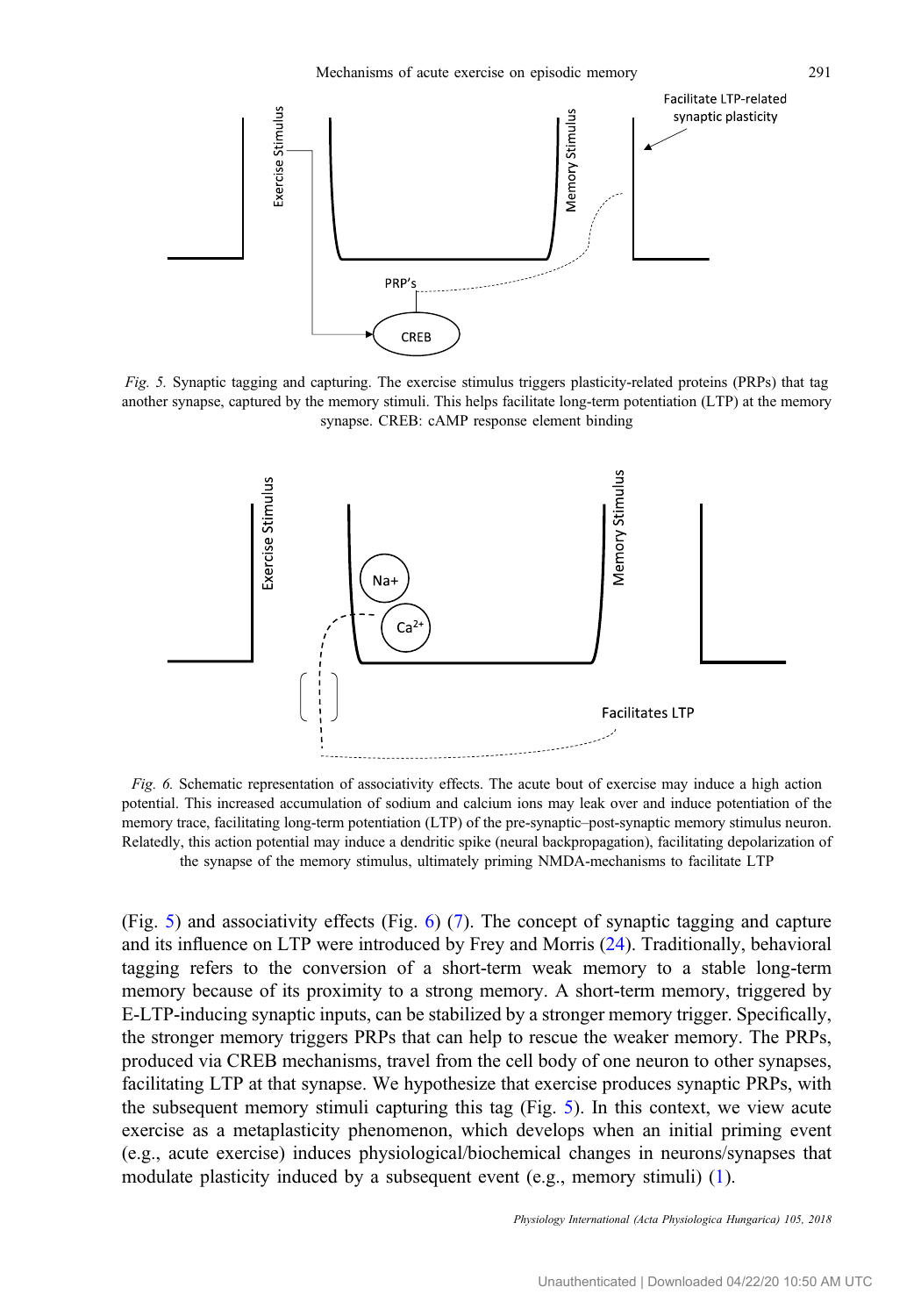There are several studies to support this hypothesis. Moncada and Viola ([62\)](#page-11-0) and Ballarini et al. [\(6](#page-9-0)) were the first to design studies to evaluate the possibility of an interaction between unrelated tasks that rely on hippocampal plasticity that could be explained by synaptic tagging and capturing. These studies exposed rats to an open field (novel environment) for 5 min, which served as the task to elicit the PRPs, followed by a weak-learning task (that induces short, but not long-term memory) that is presumably tagged. Mancoda and Viola [\(62](#page-11-0)) showed that the exposure to the open field (1 h prior) helped to consolidate the short-term memory into a long-term memory, which depended on activation of DA  $D_1/D_5$ receptors. Thus, the open field exploration provided the PRPs, via behavioral tagging, to stabilize the memory trace. Similarly, Almaguer-Melian et al. [\(3](#page-9-0)) found that a 5-min exposure to a novel open field 15-min before or after the water-maze training favored spatial learning. They showed that this open field exposure reversed the deleterious effect of post-training foot shock on learning, through a protein synthesis-dependent process. Thus, this study demonstrates that novelty-induced PRPs are able to prevent the memory disruption caused by stress, and that the stress does not interfere with either the tag-setting or tag-capturing processes.

## Associativity

Another plausible neuronal-related mechanism through which acute exercise may influence episodic memory function is through an associativity effect ([45\)](#page-10-0). As schematically displayed in Fig.  $6$ , if the acute bout of exercise occurs around the same time (e.g., shortly before) as the memory stimulus, it is possible that it may help to facilitate the stabilization of the memory trace, via LTP-related mechanisms. As an example, and as shown in Fig. [6](#page-6-0), the two pathways (exercise and memory stimuli) involve a combination of a weak and strong input. Associativity is observed when the weak input is activated around the same time as the strong input, which induces LTP of the weak and strong pathways. Speculatively, the acute bout of exercise (strong input) may induce a high action potential, activating the memory trace. The increased accumulation of post-synaptic sodium and calcium ions, e.g., may leak over and induce potentiation of the memory trace and thus induce LTP of the pre-synaptic– post-synaptic memory stimulus neuron. Relatedly, this action potential may induce a dendritic spike (neural backpropagation), facilitating depolarization of the synapse of the memory stimulus, ultimately priming NMDA mechanisms to facilitate LTP [\(11](#page-9-0)).

#### Cognition Attention

Another likely mechanism through which acute exercise may enhance episodic memory is through arousal/attentive effects (Fig. [7\)](#page-8-0)  $(4, 58)$  $(4, 58)$  $(4, 58)$ . Psychological attention may be viewed as three independent, yet interrelated systems, including alerting (readiness to receive the stimulus), orienting (directing attention to target stimulus), and executive control (management of mental resources to focus and inhibit conflicting stimuli) [\(27](#page-10-0)). Furthermore, as detailed elsewhere ([22\)](#page-10-0), attentional processes may involve involuntary or bottom-up attention, as well as voluntary or top-down attention.

Bottom-up attention may arise from the self-organized behavior of neuronal engram ensembles. After a sensory stimulus is presented, neurons that are sensitive to that stimulus are self-activated. Neurons within this ensemble that receive a transitory "superthreshold" stimulus will continue to fire if they are activated by another source of excitatory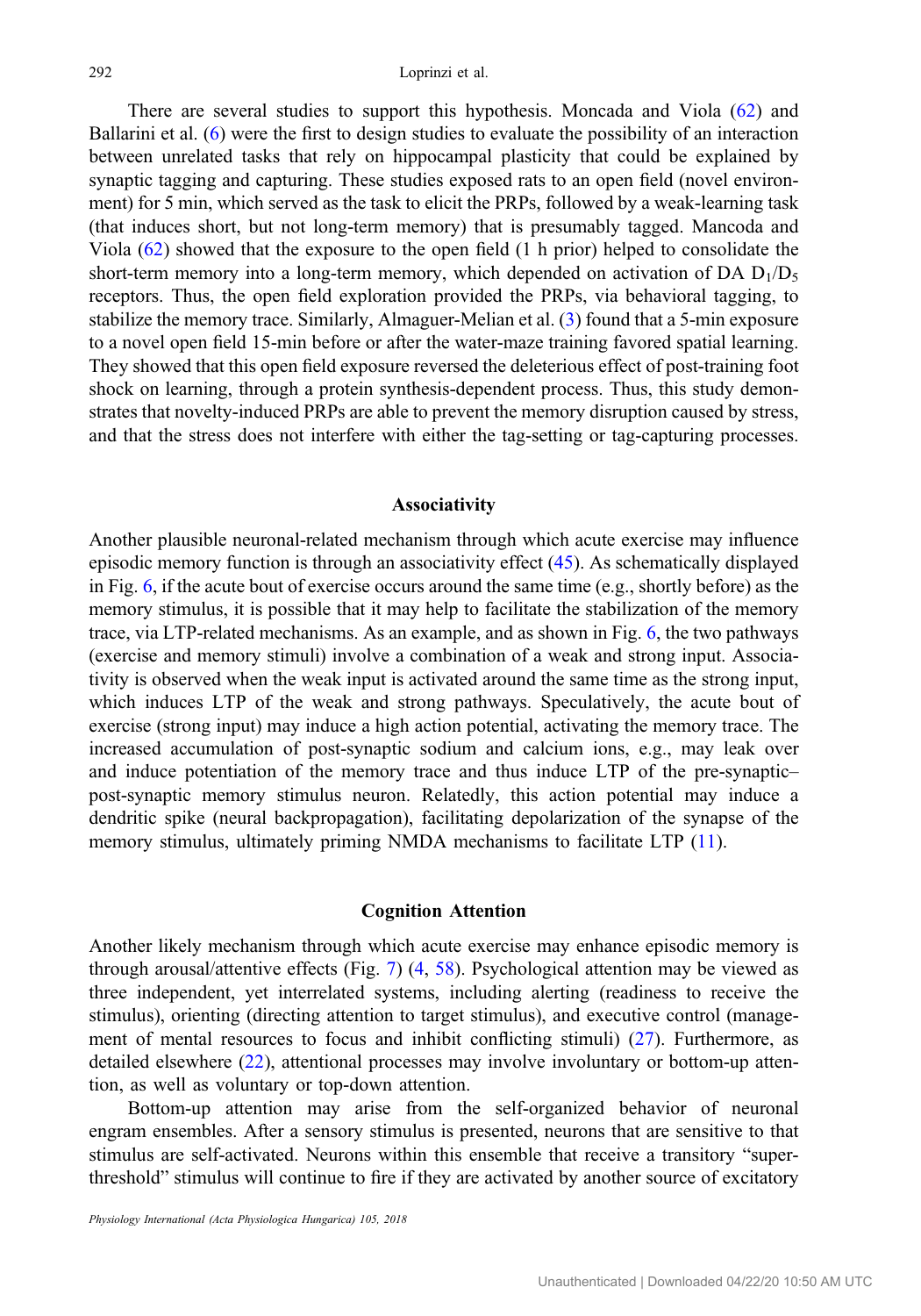Mechanisms of acute exercise on episodic memory 293

<span id="page-8-0"></span>

Fig. 7. Schematic representation of acute exercise attention. Acute exercise activates neuronal ensembles in the mesencephalic reticular formation, thalamus, and limbic structures to facilitate bottom-up attention. Acute exercise induces neuronal activation in the prefrontal and parietal structures to subserve top-down attention

input – either through arousal or affective reinforcement. ([22\)](#page-10-0) Structures involved in this arousal-induced excitatory input include the mesencephalic reticular formation and thalamus [\(39](#page-10-0), [78\)](#page-12-0), with the limbic system involved in the affective reinforcement stimuli ([72\)](#page-12-0). Notably, acute exercise has been shown to induce neuronal excitation in the mesencephalic reticular formation  $(19, 36)$  $(19, 36)$  $(19, 36)$  $(19, 36)$  $(19, 36)$ , thalamus  $(73)$  $(73)$  $(73)$ , and limbic structures  $(91)$ , providing suggestive evidence that acute exercise may help to facilitate bottom-up attentional processes.

Voluntary, or top-down attention, involves several cortical areas, including the frontal and parietal structures ([16,](#page-9-0) [17\)](#page-9-0), which integrate feedback from neuronal assemblies of the bottom-up structures (reticular formation, thalamus, and limbic system) [\(22](#page-10-0)). Thus, top-down attention is a higher-order process involving the interaction of complex, dynamic brain structures. Acute exercise may help to facilitate top-down attention via increases in neuronal activity in both the frontal and parietal structures ([20,](#page-10-0) [88\)](#page-12-0).

## Conclusions

Chronic exercise training may help to facilitate improvements in cognition (including memory) due to various exercise-induced mechanisms, such as neurogenesis, gliogenesis, angiogenesis, cerebral circulation, and growth factor production [\(8](#page-9-0), [28](#page-10-0), [29,](#page-10-0) [31,](#page-10-0) [40](#page-10-0), [42](#page-10-0)). Here, we specifically discuss potential underlying mechanisms through which *acute* exercise may influence episodic memory function. Such mechanisms may include, e.g., acute exerciseinduced (via several pathways, such as vagus nerve and muscle spindle stimulation) alterations in neurotransmitters, synaptic tagging/capturing, associativity, and psychological attention. Although not within the scope of this review, future work should continue the discussion on whether acute exercise of varying intensities plays a differential role in these mechanisms, and in turn, episodic memory function ([30,](#page-10-0) [46](#page-10-0), [50](#page-11-0), [75](#page-12-0), [94\)](#page-12-0). Such an exploration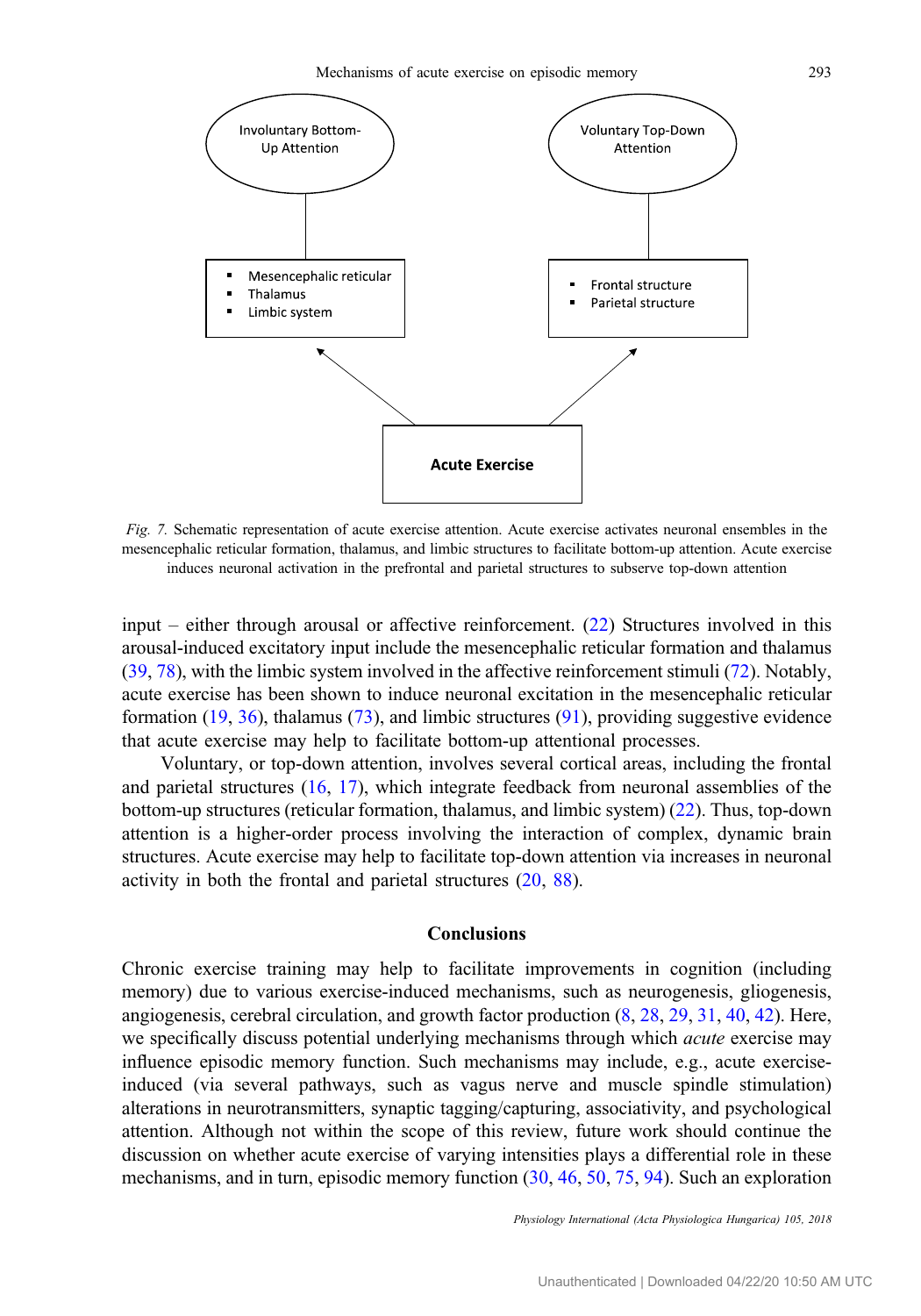<span id="page-9-0"></span>will require careful consideration, given that exercise intensity may have a differential response on various parameters (e.g., cortisol) that may facilitate or potentially hinder episodic memory function  $(13, 49)$  $(13, 49)$  $(13, 49)$ . In addition, our hypothesized models assume the acute bout of exercise occurs shortly before the episodic memory stimulus; thus, alterations in the temporality of the exercise and memory stimuli may result in unique mechanisms of this relationship [\(25](#page-10-0), [41,](#page-10-0) [76,](#page-12-0) [83](#page-12-0)). Future work should thoroughly evaluate these models, which can be updated and revised as required.

## Acknowledgements

The authors have no conflicts of interest and no funding was used to prepare this manuscript.

## REFERENCES

- 1. Abraham WC, Bear MF: Metaplasticity: the plasticity of synaptic plasticity. Trends Neurosci. 19, 126–130 (1996)
- 2. Ahmed T, Frey JU, Korz V: Long-term effects of brief acute stress on cellular signaling and hippocampal LTP. J. Neurosci. 26, 3951–3958 (2006)
- 3. Almaguer-Melian W, Bergado-Rosado J, Pavon-Fuentes N, Alberti-Amador E, Merceron-Martinez D, Frey JU: Novelty exposure overcomes foot shock-induced spatial-memory impairment by processes of synaptic-tagging in rats. Proc. Natl. Acad. Sci. U. S. A. 109, 953–958 (2012)
- 4. Alves CR, Tessaro VH, Teixeira LA, Murakava K, Roschel H, Gualano B, Takito MY: Influence of acute highintensity aerobic interval exercise bout on selective attention and short-term memory tasks. Percept. Mot. Skills. 118, 63–72 (2014)
- 5. Antonova I, Arancio O, Trillat AC, Wang HG, Zablow L, Udo H, Kandel ER, Hawkins RD: Rapid increase in clusters of presynaptic proteins at onset of long-lasting potentiation. Science 294, 1547–1550 (2001)
- 6. Ballarini F, Moncada D, Martinez MC, Alen N, Viola H: Behavioral tagging is a general mechanism of longterm memory formation. Proc. Natl. Acad. Sci. U. S. A. 106, 14599–14604 (2009)
- 7. Barco A, Lopez de Armentia M, Alarcon JM: Synapse-specific stabilization of plasticity processes: the synaptic tagging and capture hypothesis revisited 10 years later. Neurosci. Biobehav. Rev. 32, 831–851 (2008)
- 8. Barnes JN: Exercise, cognitive function, and aging. Adv. Physiol. Educ. 39, 55–62 (2015)
- 9. Bartsch T, Dohring J, Rohr A, Jansen O, Deuschl G: CA1 neurons in the human hippocampus are critical for autobiographical memory, mental time travel, and autonoetic consciousness. Proc. Natl. Acad. Sci. U. S. A. 108, 17562–17567 (2011)
- 10. Berumen LC, Rodriguez A, Miledi R, Garcia-Alcocer G: Serotonin receptors in hippocampus. ScientificWorldJournal 2012, 823493 (2012)
- 11. Carlson NR, Birkett MA (2017): Learning and memory. In: Physiology of Behavior, eds Carlson NR, Birkett MA, Pearson Education, Boston, p. 442
- 12. Castle M, Comoli E, Loewy AD: Autonomic brainstem nuclei are linked to the hippocampus. Neuroscience 134, 657–669 (2005)
- 13. Chen C, Nakagawa S, An Y, Ito K, Kitaichi Y, Kusumi I: The exercise-glucocorticoid paradox: how exercise is beneficial to cognition, mood, and the brain while increasing glucocorticoid levels. Front. Neuroendocrinol. 44, 83–102 (2017)
- 14. Chowdhury R, Guitart-Masip M, Bunzeck N, Dolan RJ, Duzel E: Dopamine modulates episodic memory persistence in old age. J. Neurosci. 32, 14193–14204 (2012)
- 15. Crush EA, Loprinzi PD: Dose-response effects of exercise duration and recovery on cognitive functioning. Percept. Mot. Skills. 124, 1164–1193 (2017)
- 16. Daffner KR, Scinto LF, Weitzman AM, Faust R, Rentz DM, Budson AE, Holcomb PJ: Frontal and parietal components of a cerebral network mediating voluntary attention to novel events. J. Cogn. Neurosci. 15, 294–313 (2003)
- 17. Dehaene S, Kerszberg M, Changeux JP: A neuronal model of a global workspace in effortful cognitive tasks. Proc. Natl. Acad. Sci. U. S. A. 95, 14529–14534 (1998)
- 18. Dief AE, Samy DM, Dowedar FI: Impact of exercise and vitamin B1 intake on hippocampal brain-derived neurotrophic factor and spatial memory performance in a rat model of stress. J. Nutr. Sci. Vitaminol. (Tokyo) 61, 1–7 (2015)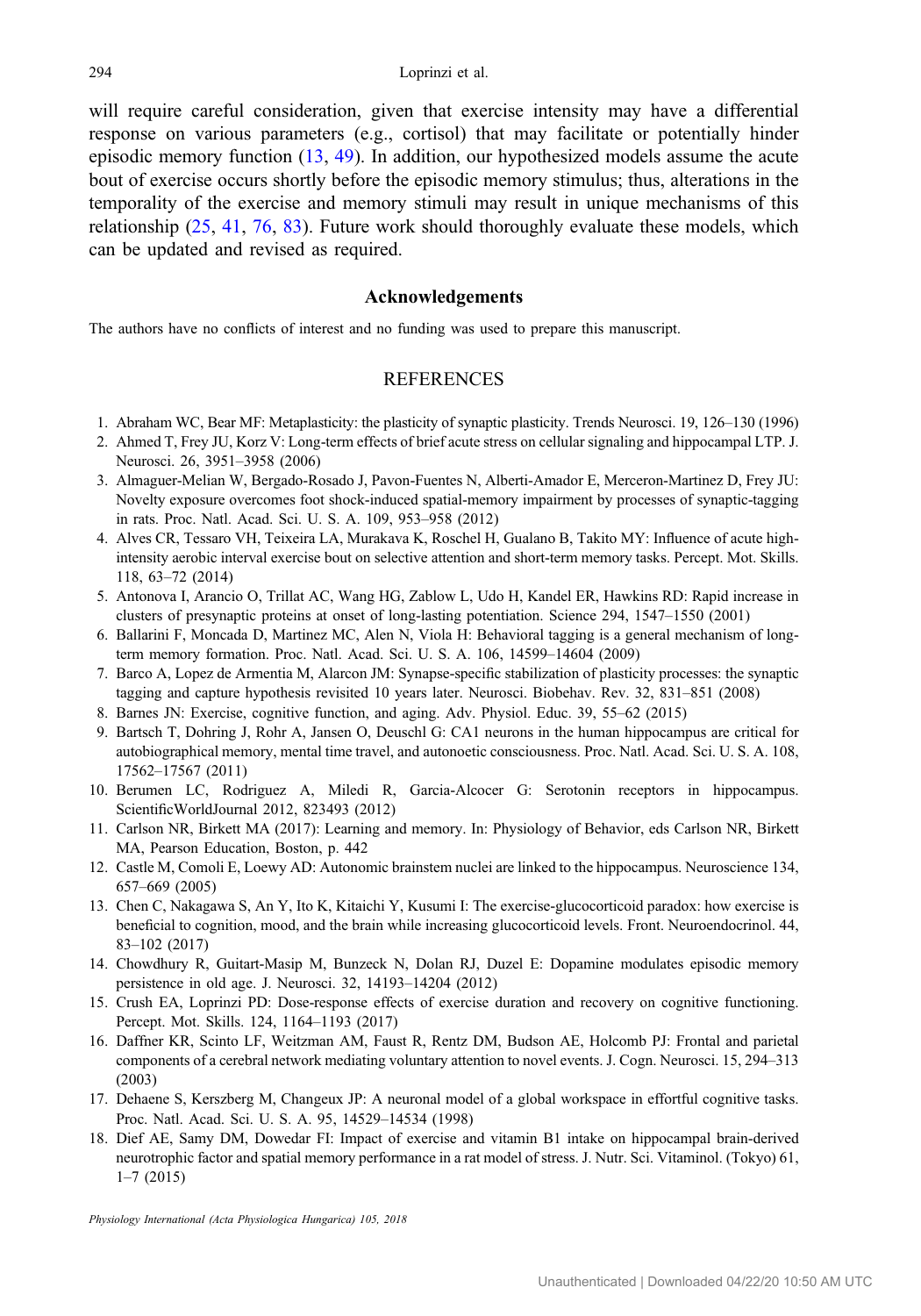- <span id="page-10-0"></span>19. Dietrich A, Audiffren M: The reticular-activating hypofrontality (RAH) model of acute exercise. Neurosci. Biobehav. Rev. 35, 1305–1325 (2011)
- 20. Enders H, Cortese F, Maurer C, Baltich J, Protzner AB, Nigg BM: Changes in cortical activity measured with EEG during a high-intensity cycling exercise. J. Neurophysiol. 115, 379–388 (2016)
- 21. Engert F, Bonhoeffer T: Dendritic spine changes associated with hippocampal long-term synaptic plasticity. Nature 399, 66–70 (1999)
- 22. Fingelkurts AA, Fingelkurts AA (2015): Attentional state: from automatic detection to willful focused concentration. In: Attention and Meaning: The Attentional Basis of Meaning, eds Marchetti G, Benedetti G, Alharbi A, Nova Science Publishers, Hauppauge, pp. 133–150
- 23. Foley JO, DuBois FS: Quantitative studies of the vagus nerve in the cat. I. The ratio of sensory to motor fibers. J. Comp. Neurol. 67, 49–67 (1937)
- 24. Frey U, Morris RG: Synaptic tagging and long-term potentiation. Nature 385, 533–536 (1997)
- 25. Frith E, Sng E, Loprinzi PD: Randomized controlled trial evaluating the temporal effects of highintensity exercise on learning, short-term and long-term memory, and prospective memory. Eur. J. Neurosci. 46, 2557–2564 (2017)
- 26. Furini CR, Myskiw JC, Schmidt BE, Marcondes LA, Izquierdo I: D1 and D5 dopamine receptors participate on the consolidation of two different memories. Behav. Brain Res. 271, 212–217 (2014)
- 27. Geva R, Zivan M, Warsha A, Olchik D: Alerting, orienting or executive attention networks: differential patters of pupil dilations. Front. Behav. Neurosci. 7, 145 (2013)
- 28. Gligoroska JP, Manchevska S: The effect of physical activity on cognition physiological mechanisms. Mater. Sociomed. 24, 198–202 (2012)
- 29. Gomez-Pinilla F, Hillman C: The influence of exercise on cognitive abilities. Compr. Physiol. 3, 403–428 (2013)
- 30. Gutmann B, Zimmer P, Hulsdunker T, Lefebvre J, Binnebossel S, Oberste M, Bloch W, Struder HK, Mierau A: The effects of exercise intensity and post-exercise recovery time on cortical activation as revealed by EEG alpha peak frequency. Neurosci. Lett. 668, 159–163 (2018)
- 31. Halperin JM: Joggin' for your noggin: the role of physical activity in attention-deficit/hyperactivity disorder. J. Am. Acad. Child Adolesc. Psychiatry. 54, 537–538 (2015)
- 32. Hansen N: The longevity of hippocampus-dependent memory is orchestrated by the locus coeruleusnoradrenergic system. Neural Plast. 2017, 2727602 (2017)
- 33. Hansen N, Manahan-Vaughan D: Hippocampal long-term potentiation that is elicited by perforant path stimulation or that occurs in conjunction with spatial learning is tightly controlled by beta-adrenoreceptors and the locus coeruleus. Hippocampus 25, 1285–1298 (2015)
- 34. Hasselmo ME: The role of acetylcholine in learning and memory. Curr. Opin. Neurobiol. 16, 710–715 (2006)
- 35. Haynes Iv JT, Frith E, Sng E, Loprinzi PD: Experimental effects of acute exercise on episodic memory function: considerations for the timing of exercise. Psychol. Rep. (2018)
- 36. Iwamoto GA, Kaufman MP: Caudal ventrolateral medullary cells responsive to muscular contraction. J. Appl. Physiol. (1985) 62, 149–157 (1987)
- 37. Izumi Y, Zorumski CF: Norepinephrine promotes long-term potentiation in the adult rat hippocampus in vitro. Synapse 31, 196–202 (1999)
- 38. Kandel ER, Dudai Y, Mayford MR: The molecular and systems biology of memory. Cell 157, 163–186 (2014)
- 39. Kinomura S, Larsson J, Gulyas B, Roland PE: Activation by attention of the human reticular formation and thalamic intralaminar nuclei. Science 271, 512–515 (1996)
- 40. Kirk-Sanchez NJ, McGough EL: Physical exercise and cognitive performance in the elderly: current perspectives. Clin. Interv. Aging. 9, 51–62 (2014)
- 41. Labban JD, Etnier JL: Effects of acute exercise on long-term memory. Res. Q. Exerc. Sport. 82, 712–721 (2011)
- 42. Laitman BM, John GR: Understanding how exercise promotes cognitive integrity in the aging brain. PLoS Biol. 13, e1002300 (2015)
- 43. Lemon N, Manahan-Vaughan D: Dopamine D1/D5 receptors gate the acquisition of novel information through hippocampal long-term potentiation and long-term depression. J. Neurosci. 26, 7723–7729 (2006)
- 44. Leung LS, Shen B, Rajakumar N, Ma J: Cholinergic activity enhances hippocampal long-term potentiation in CA1 during walking in rats. J. Neurosci. 23, 9297–9304 (2003)
- 45. Li Q, Rothkegel M, Xiao ZC, Abraham WC, Korte M, Sajikumar S: Making synapses strong: metaplasticity prolongs associativity of long-term memory by switching synaptic tag mechanisms. Cereb. Cortex. 24, 353–363 (2014)
- 46. Loprinzi PD: Intensity-specific effects of acute exercise on human memory function: considerations for the timing of exercise and the type of memory. Health Promot. Perspect. 8, 255–262 (2018)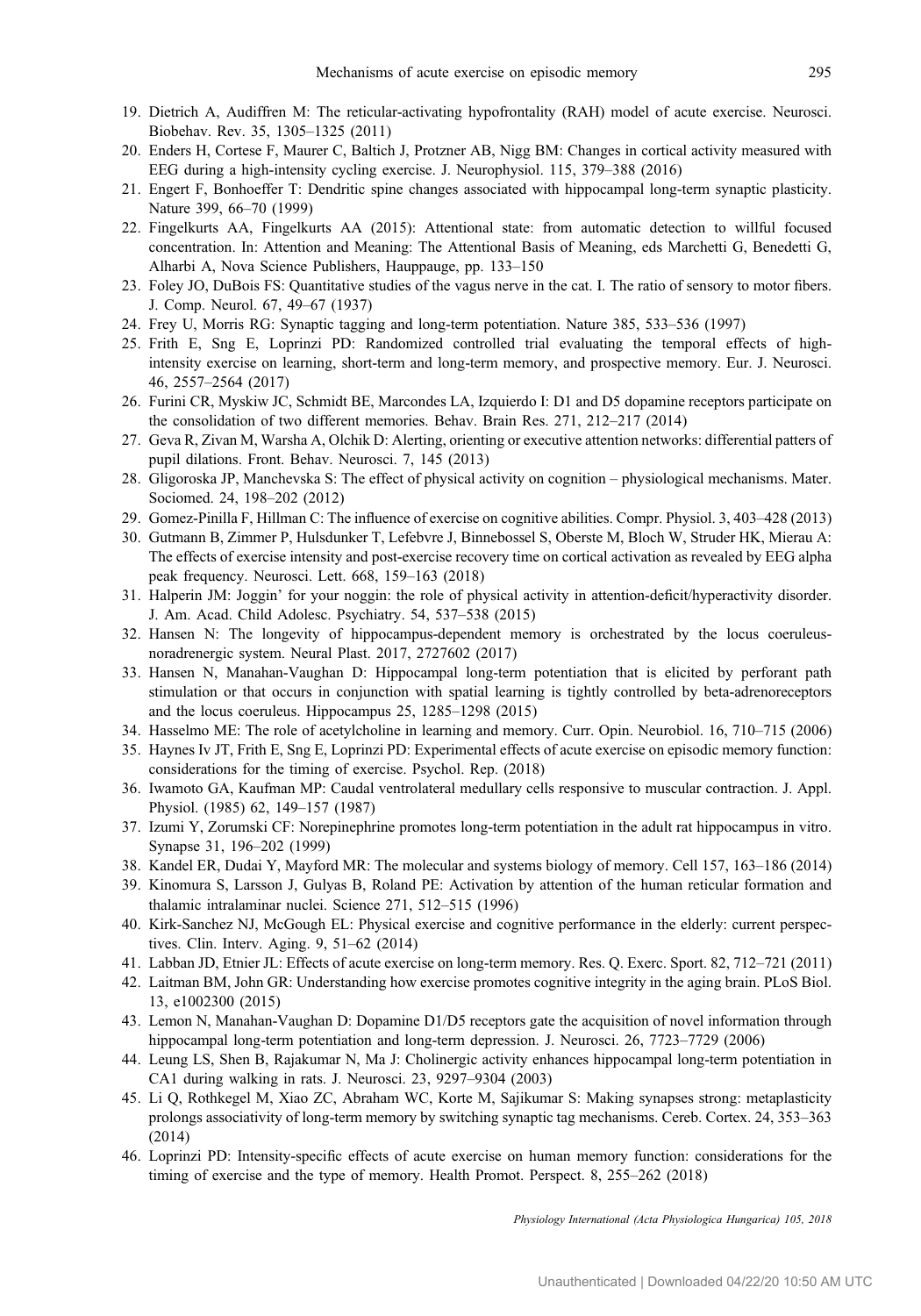- <span id="page-11-0"></span>47. Loprinzi PD, Edwards MK, Frith E: Potential avenues for exercise to activate episodic memory-related pathways: a narrative review. Eur. J. Neurosci. 46, 2067–2077 (2017)
- 48. Loprinzi PD, Frith E: A brief primer on the mediational role of BDNF in the exercise-memory link. Clin. Physiol. Funct. Imaging. 39, 9–14 (2018)
- 49. Loprinzi PD, Frith E: Protective and therapeutic effects of exercise on stress-induced memory impairment. J. Physiol. Sci. (2018)
- 50. Loprinzi PD, Frith E, Edwards MK, Sng E, Ashpole N: The effects of exercise on memory function among young to middle-aged adults: systematic review and recommendations for future research. Am. J. Health Promot. 32, 691–704 (2018)
- 51. Loprinzi PD, Herod SM, Cardinal BJ, Noakes TD: Physical activity and the brain: a review of this dynamic, bi-directional relationship. Brain Res. 1539, 95–104 (2013)
- 52. Loprinzi PD, Kane CJ: Exercise and cognitive function: a randomized controlled trial examining acute exercise and free-living physical activity and sedentary effects. Mayo Clin. Proc. 90, 450–460 (2015)
- 53. Maletic-Savatic M, Malinow R, Svoboda K: Rapid dendritic morphogenesis in CA1 hippocampal dendrites induced by synaptic activity. Science 283, 1923–1927 (1999)
- 54. Marzo A, Bai J, Otani S: Neuroplasticity regulation by noradrenaline in mammalian brain. Curr. Neuropharmacol. 7, 286–295 (2009)
- 55. Matsuzaki M, Honkura N, Ellis-Davies GC, Kasai H: Structural basis of long-term potentiation in single dendritic spines. Nature 429, 761–766 (2004)
- 56. McGaugh JL: Memory a century of consolidation. Science 287, 248–251 (2000)
- 57. McMorris T: Developing the catecholamines hypothesis for the acute exercise-cognition interaction in humans: lessons from animal studies. Physiol. Behav. 165, 291–299 (2016)
- 58. McMorris T, Davranche K, Jones G, Hall B, Corbett J, Minter C: Acute incremental exercise, performance of a central executive task, and sympathoadrenal system and hypothalamic-pituitary-adrenal axis activity. Int. J. Psychophysiol. 73, 334–340 (2009)
- 59. McMorris T, Turner A, Hale BJ, Sproule J (2016): Beyond the catecholamines hypothesis for an acute exercise-cognition interaction: a neurochemical perspective. In: Exercise-Cognition Interaction: Neuroscience Perspectives, ed McMorris T, Academic Press, New York, pp. 65–103
- 60. Mello-Carpes PB, Izquierdo I: The Nucleus of the Solitary Tract  $\rightarrow$  Nucleus Paragigantocellularis  $\rightarrow$  Locus Coeruleus  $\rightarrow$  CA1 region of dorsal hippocampus pathway is important for consolidation of object recognition memory. Neurobiol. Learn. Mem. 100, 56–63 (2013)
- 61. Mlinar B, Stocca G, Corradetti R: Endogenous serotonin facilitates hippocampal long-term potentiation at CA3/CA1 synapses. J. Neural. Transm. (Vienna) 122, 177–185 (2015)
- 62. Moncada D, Viola H: Induction of long-term memory by exposure to novelty requires protein synthesis: evidence for a behavioral tagging. J. Neurosci. 27, 7476–7481 (2007)
- 63. Morcom AM, Bullmore ET, Huppert FA, Lennox B, Praseedom A, Linnington H, Fletcher PC: Memory encoding and dopamine in the aging brain: a psychopharmacological neuroimaging study. Cereb. Cortex. 20, 743–757 (2010)
- 64. Neve KA, Seamans JK, Trantham-Davidson H: Dopamine receptor signaling. J. Recept. Signal Transduct. Res. 24, 165–205 (2004)
- 65. Nikonenko I, Jourdain P, Muller D: Presynaptic remodeling contributes to activity-dependent synaptogenesis. J. Neurosci. 23, 8498–8505 (2003)
- 66. Ovsepian SV, Anwyl R, Rowan MJ: Endogenous acetylcholine lowers the threshold for long-term potentiation induction in the CA1 area through muscarinic receptor activation: in vivo study. Eur. J. Neurosci. 20, 1267–1275 (2004)
- 67. Panja D, Bramham CR: BDNF mechanisms in late LTP formation: a synthesis and breakdown. Neuropharmacology 76(Pt. C), 664–676 (2014)
- 68. Pietrelli A, Matkovic L, Vacotto M, Lopez-Costa JJ, Basso N, Brusco A: Aerobic exercise upregulates the BDNF-serotonin systems and improves the cognitive function in rats. Neurobiol. Learn. Mem. 155, 528–542 (2018)
- 69. Ponce P, Loprinzi PD: A bi-directional model of exercise and episodic memory function. Med. Hypotheses. 117, 3–6 (2018)
- 70. Poo MM, Pignatelli M, Ryan TJ, Tonegawa S, Bonhoeffer T, Martin KC, Rudenko A, Tsai LH, Tsien RW, Fishell G, Mullins C, Goncalves JT, Shtrahman M, Johnston ST, Gage FH, Dan Y, Long J, Buzsaki G, Stevens C: What is memory? The present state of the engram. BMC Biol. 14, 40 (2016)